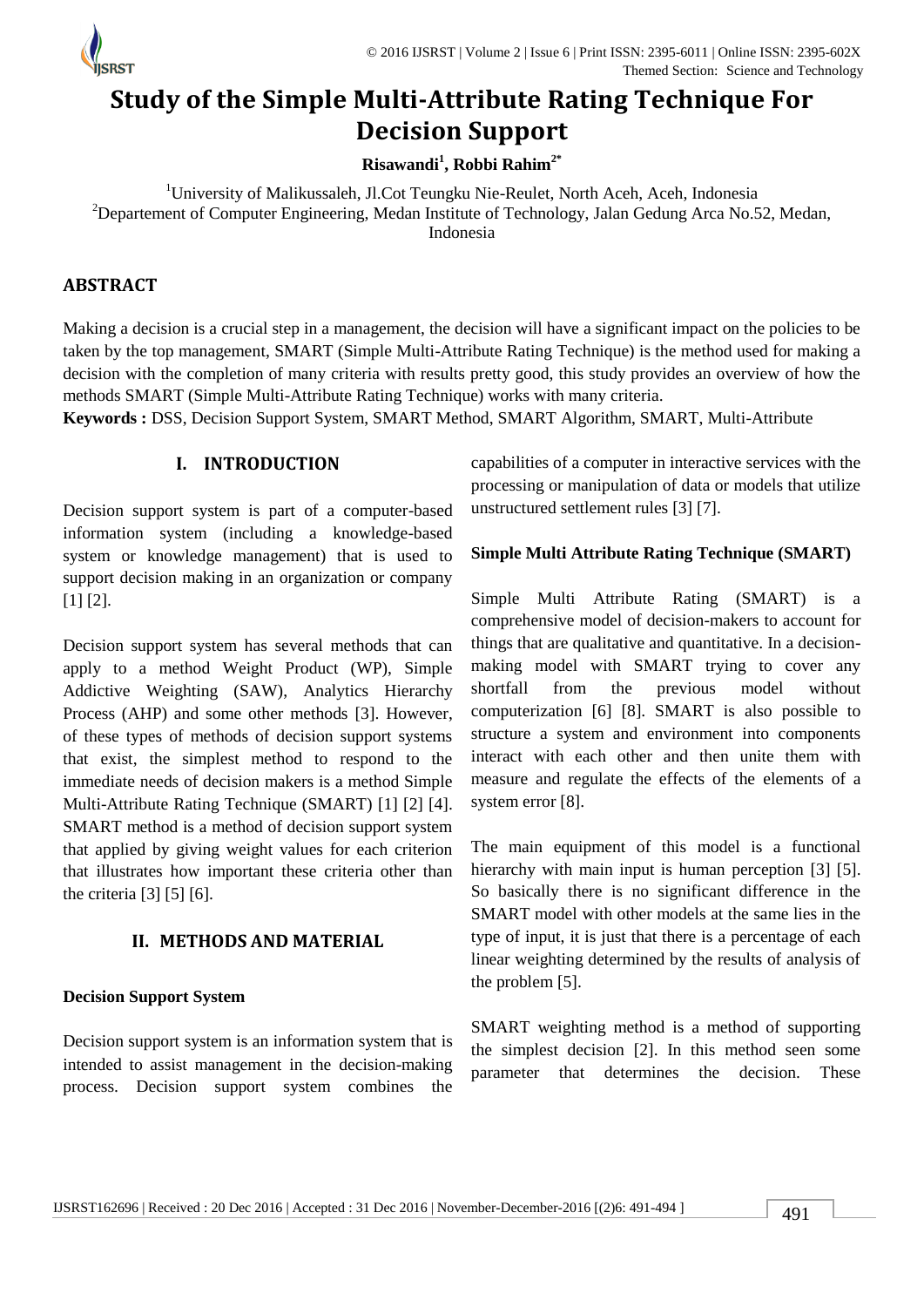value will be the determinant of the decision taken [9].

The weighting of SMART (Simple Multi-Attribute Rating Technique) using a scale between 0 and 1, thus simplifying the calculation and comparison of the value of each alternative [9][10]. The model applied in the SMART (Simple Multi-Attribute Rating Technique) are:

$$
u(a_i) = \sum_{j=1}^{m} w_j u_i(a_i), \quad i = 1, 2, \dots, m
$$
 (1)

The following is the order in which the SMART method based on the above functions

- 1. Determine the number of criteria used.
- 2. Determine the criteria weights to each criterion by using the 1-100 interval for each criterion with the most urgent priority.
- 3. Calculate the normalization of each of the criteria by comparing the weights of criteria by the number of weighted criteria. Using the formula

$$
= \frac{w_j}{\Sigma w_j}
$$
 the normalization

Where  $w_j$  is the weight value of criteria? While  $\sum_{j}$  is the total weight of all criteria

- 
- 4. Provide criteria parameter value on each criterion for each alternative.
- 5. Determine the value of the utility to convert the value of the criteria for each criterion into the value of the raw data criteria. Utility value is obtained using the equation:

$$
u_i\left(a_i\right) = \frac{c_{out} - c_{\min}}{c_{\max} - c_{\min}}\tag{2}
$$

Where  $u_i(a_i)$  is the utility value of the criteria to-1 for the criteria to - I,  $c_{\text{max}}$  is the maximum value criteria,  $c_{\min}$  is the value of the minimum criteria and  $c_{out}$  *i* is a value criterion to - I. The importance of these values are:

$$
c_{out} \ i = u_i \big( a_i \big), 1 = 0 \ ; \ 2 = 0.5 \ ; \ 3 = 1 \tag{3}
$$

parameters have a range of values and weights vary. The 6. Determine the final value of each criterion by shifting the values obtained from the normalized value of the raw data criteria with weight normalized value criteria. Then total value of the multiplication like function (1).

#### **III. RESULTS AND DISCUSSION**

Analysis of the determination of the criteria is a study conducted to determine the criteria to be used to take a decision, for example, SMART method of analysis is the identification of the following criteria:

**TABLE I** . Criteria

| No.              | Criteria (C)   |
|------------------|----------------|
|                  | C <sub>1</sub> |
| $\overline{2}$ . | C <sub>2</sub> |
| 3.               | C <sub>3</sub> |
|                  | C <sub>4</sub> |

Decision-making techniques using the SMART method based on the theory that each alternative consists of some criteria that have values and each of the criteria has a weight that illustrates how important compared with other criteria. Completion of the SMART method were done in steps such as:

#### 1. Determining Alternative

The first stage in making a decision using the SMART method are first to determine alternatives used as experimental. The alternative was used as the experiment can be seen in the following table.

#### **TABLE II.** Altenative

| Alterna<br>tive | Criteria (C) |           |            |             |  |  |
|-----------------|--------------|-----------|------------|-------------|--|--|
|                 | <b>Stock</b> | Price     | Quality    | <b>Size</b> |  |  |
|                 | (C1)         | (C2)      | (C3)       | (C4)        |  |  |
| $\mathbf{A}1$   | $\pm 600$ Kg | Rp. 49500 | Enough     | Mid         |  |  |
| A <sub>2</sub>  | $\pm$ 800Kg  | Rp. 67500 | Enough     | Mid         |  |  |
| A <sub>3</sub>  | $±$ 400Kg    | RP. 11000 | <b>Not</b> | Large       |  |  |
|                 |              |           | Good       |             |  |  |
| A <sub>4</sub>  | $\pm$ 600 kg | Rp. 18500 | Good       | Very        |  |  |
|                 |              |           |            | Large       |  |  |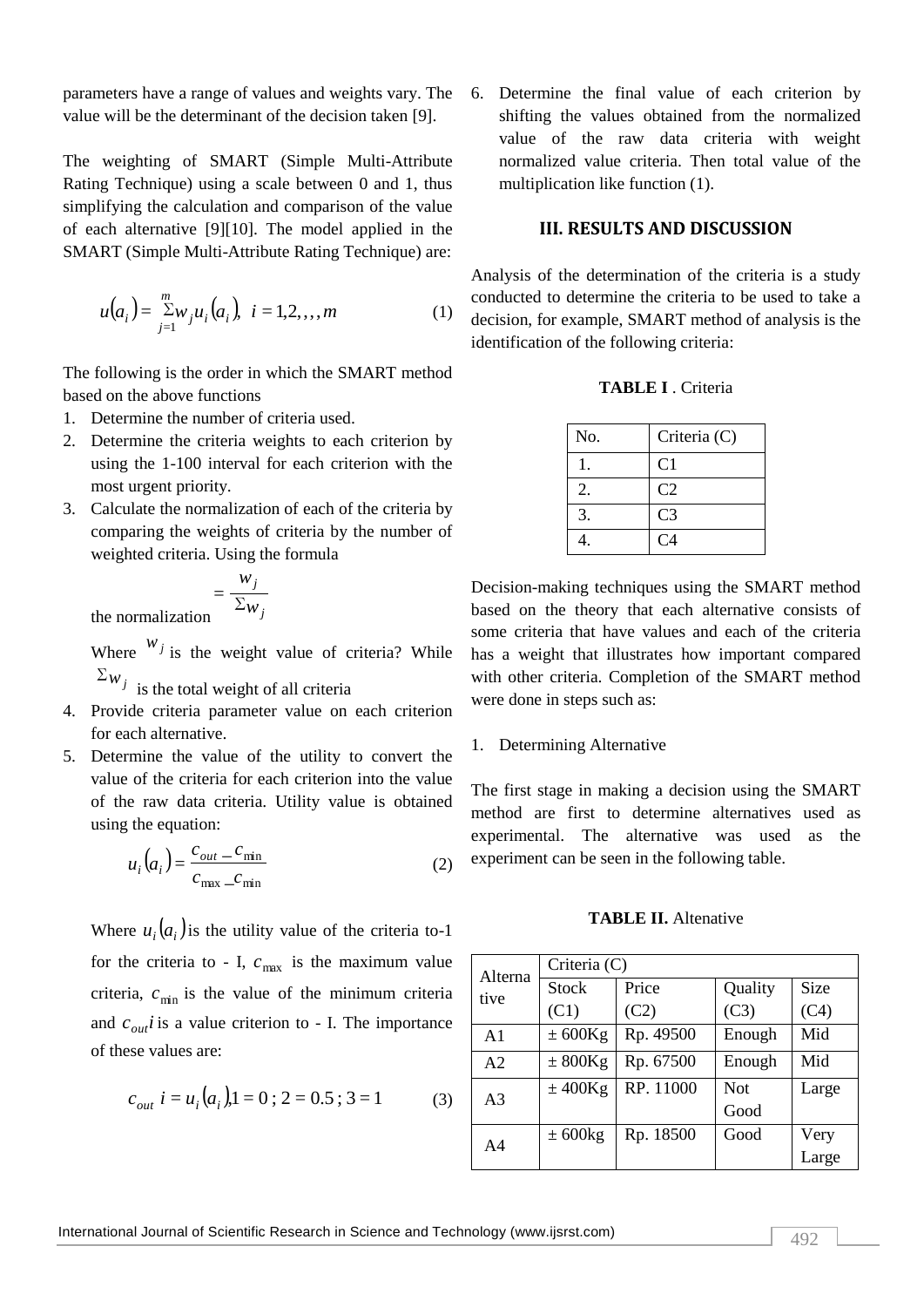2. Value weighting of criteria determined by the greatest weight to the weight of the smallest to the interval 0-100 and used as default values in the system. Then all values are summed.

**TABLE III.** Weight of Criteria

Explanation of the above table can conclude about the classification criteria used. Grouping the criteria described in the following table

| No. | Criteria (C)   | Weight<br>(W <sub>j</sub> ) |
|-----|----------------|-----------------------------|
|     |                |                             |
| 1.  | C <sub>1</sub> | 50                          |
| 2.  | C <sub>2</sub> | 30                          |
| 3.  | C <sub>3</sub> | 10                          |
| 4.  | C <sub>4</sub> | 10                          |
| Sum |                | 100                         |

3. Weight value predetermined criteria of the largest of the highest to the lowest is not important which will be normalized by dividing the weight of criteria weights (wj) with a total weight value ( $\sum w_i$ ). The normalization weighting criteria may describe in the following table

**TABLE IV.** Weight of the normalization Criteria

| N <sub>o</sub> | Criteria<br>(C) | Weight<br>(W <sub>j</sub> ) | Normalisasi<br>$(\frac{wj}{\sum w j})$ |
|----------------|-----------------|-----------------------------|----------------------------------------|
|                | C <sub>1</sub>  | 50                          | $50/100 = 0,5$                         |
| 2.             | C <sub>2</sub>  | 30                          | $30/100 = 0,3$                         |
| 3.             | C <sub>3</sub>  | 10                          | $10/100 = 0,1$                         |
|                | C4              | 10                          | $10/100 = 0,1$                         |

The next stage in the completion of the SMART method is to give the parameter value criteria. The parameter values will be grouped as follows.

| Group     | Parameter<br>Value |
|-----------|--------------------|
| Low       |                    |
| Mid       | $\overline{c}$     |
| High      | 3                  |
| Very High |                    |

| No. | Criteria<br>(C) | Stock             | Value          |
|-----|-----------------|-------------------|----------------|
|     |                 | $1. > 600$ Kg     | 4              |
|     |                 | $2.400kg - 600kg$ | 3              |
| 1.  | C <sub>1</sub>  | 3. 200kg - 399kg  | $\overline{2}$ |
|     |                 | $4 < 200$ kg      | $\mathbf{1}$   |
|     |                 | 1. > 50000        | 4              |
|     | C <sub>2</sub>  | $2.30000 - 50000$ | 3              |
| 2.  |                 | 3.10000 - 29000   | $\overline{2}$ |
|     |                 | 4. < 10000        | $\mathbf{1}$   |
|     | C <sub>3</sub>  | 1. Very Good      | 4              |
|     |                 | 2. Good           | 3              |
| 3.  |                 | 3. Enough         | $\overline{2}$ |
|     |                 | 4. Low            | $\mathbf{1}$   |
|     | C4              | 1. Very Large     | 3              |
| 4.  |                 | 2. Large          | $\overline{2}$ |
|     |                 | 3. Mid            | 1              |
|     |                 | 4. Low            | 4              |

The above table describes the classification criteria and value. From the table, it can be given to each of the criteria value of alternative use. The value of these criteria is described in the following table.

**TABLE VII.** Value of Sub Criteria For Alternatives

| Criteria<br>Alternative | C <sub>1</sub> | C <sub>2</sub> | C <sub>3</sub> | C <sub>4</sub> |
|-------------------------|----------------|----------------|----------------|----------------|
| A1                      | 3              | $\mathbf{R}$   | 2              |                |
| A2                      |                |                | 2              |                |
| A <sub>3</sub>          | 2              | っ              |                |                |
|                         | 2              | ာ              |                |                |

The above table describes the rating criteria of each alternative then the value will be converted to seek his utility value.

Determining the value of the utility to convert the value of the criteria to - one of the criteria to - I using the